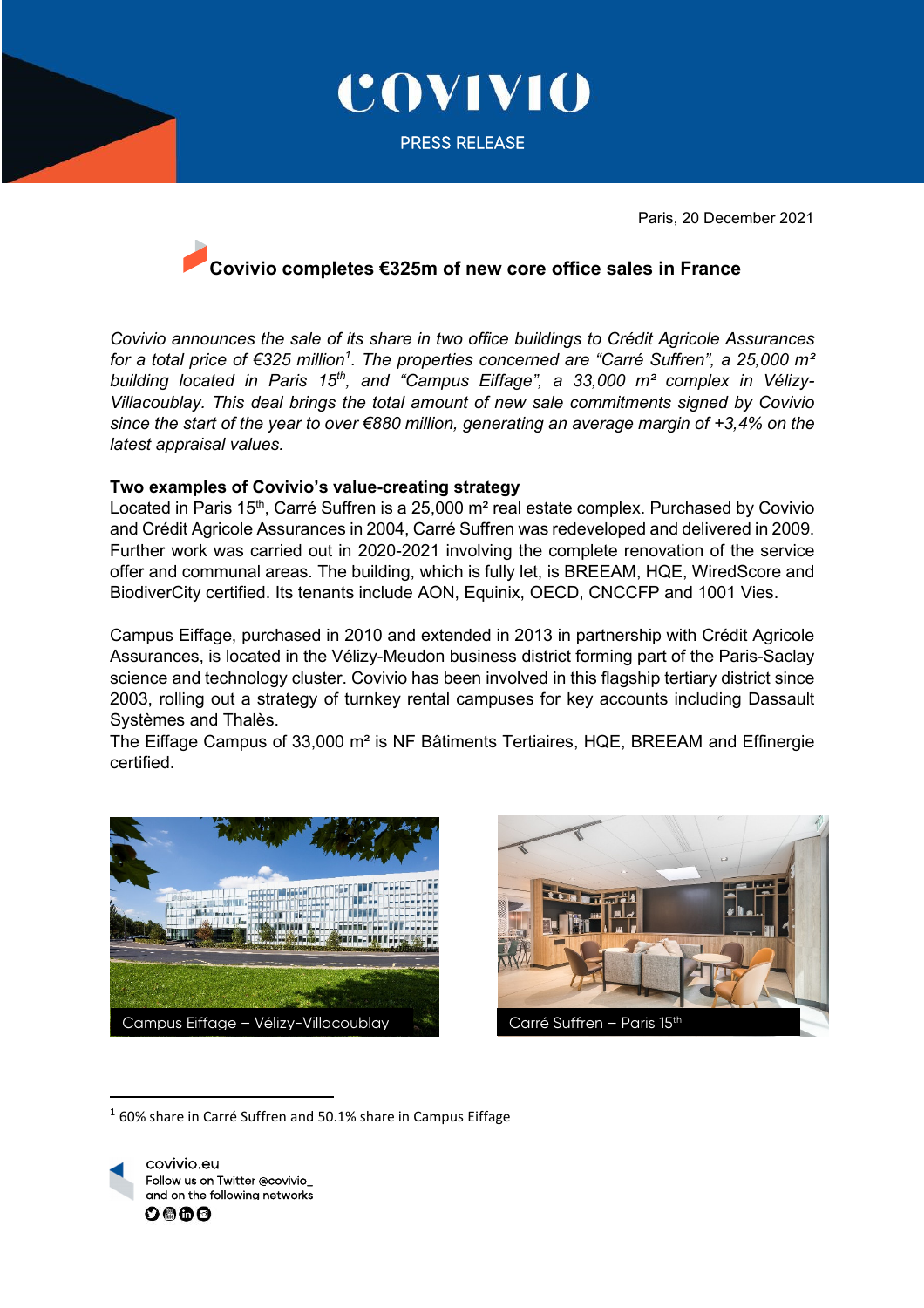### COVIVIO PRESS RELEASE

### **Portfolio rotation: 2021 disposal target exceeded**

The latest disposals bring the total new sales signed year-to-date by Covivio to over €880 million, thereby exceeding its 2021 target of over €600 million. This success achieved at an average margin of +3,4% on the latest appraisal values reflects investor interest in quality office buildings.

Proactive rotation of the office portfolio enables Covivio to enhance the centrality of its portfolio while contributing to the financing of its development projects.

"*Rotating the portfolio to reinvest in prime real estate development is an integral part of Covivio's long-term strategy. The sale of these two assets allows us to realise the entire value created over the past years thanks to the quality and relevance of our development and asset management policy. This deal also confirms the strength of our long-term partnership with Crédit Agricole Assurances."* **Christophe Kullmann, Covivio Chief Executive Officer** 



**Press Relations**  Géraldine Lemoine Tél : + 33 (0)1 58 97 51 00 geraldine.lemoine@covivio.fr

Laetitia Baudon Tél : + 33 (0)1 44 50 58 79 laetitia.baudon@shan.fr

**Investor Relations**  Paul Arkwright Tél : + 33 (0)1 58 97 51 85 paul.arkwright@covivio.fr

Quentin Drumare Tél : + 33 (0)1 58 97 51 94 quentin.drumare@covivio.fr